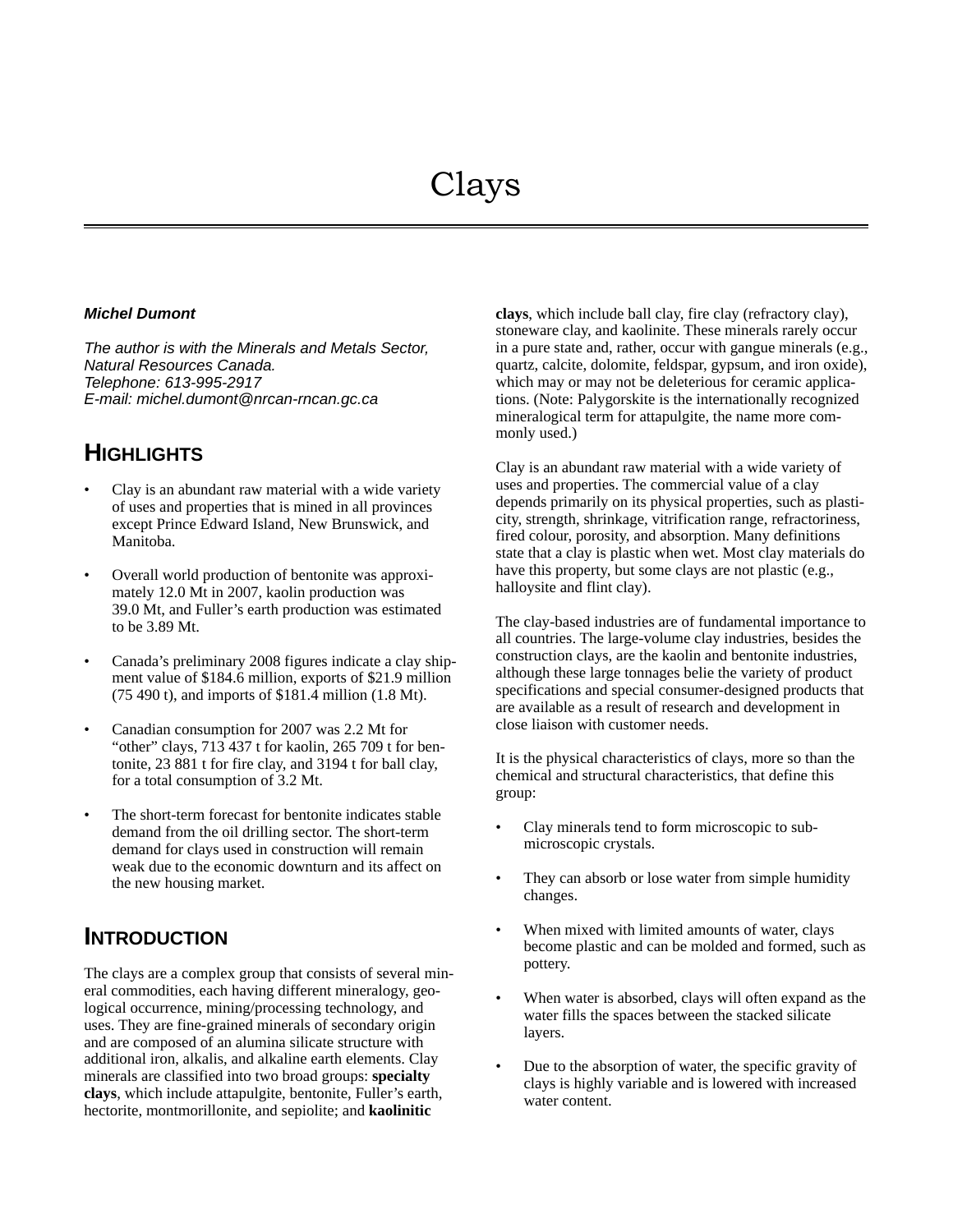- The hardness of clays is difficult to determine due to the microscopic nature of the crystals, but actual hardness is usually between 2 and 3, and many clays give a hardness of 1 in field tests.
- Clays tend to form from weathering and secondary sedimentary processes with only a few examples of clays forming in primary igneous or metamorphic environments.
- Clays are rarely found separately and are usually mixed not only with other clays, but also with microscopic crystals of carbonates, feldspars, micas, and quartz.

Although clays are present everywhere in Canada, not all types are evenly distributed. Clays are mined in all provinces except Prince Edward Island, New Brunswick, and Manitoba. No information on findings or exploration projects in the territories and/or Nunavut has yet been reported, although this should not be interpreted as a lack of existence.

The mining and processing of clays depend upon the type of clay. Kaolin production is a highly mechanized operation that requires conversion into clay-water slip or a slurry. The other clay types (e.g., bentonite, Fuller's earth, etc.) are stripped from the ground under controlled conditions to ensure quality control and are processed by simple milling techniques and de-watering to be dried and stockpiled.

Prices for clays in U.S. dollars are provided in the "Prices" section below. It should be understood that the prices indicated serve only as a reference measure. Prices for actual transactions vary, not only according to the various types of clays, but also according to geographic region, and will take into account the quantity purchased, application, quality assurance, exact grade purchased, credit terms, and other parameters.

## **CONSUMPTION, PRODUCTION, AND TRADE**

Overall world production (source: U.S. Geological Survey 2007 review) of bentonite was approximately 12.0 Mt, Fuller's earth production was estimated to be 3.89 Mt, and kaolin production was 39.0 Mt in 2007. The United States continued to be the leading producer of all three varieties of clays.

Canadian clay production (Table 1) shows a preliminary shipments value of \$184.6 million in 2008, down 10.0% from the revised 2007 value of \$205.0 million.

The major uses/consumption of clays reported (Table 3) for Canada in 2008 were: "other" clays at 2.2 Mt (with an estimated 54.9% used in the clay products and structural industry and 42.7% used by the cement/construction industry);

kaolin (China clay) at 713 437 t (92.9% used in the pulp, paper, and paper products industry); bentonite at 265 709 t (79.3% used in the iron ore pelletizing industry and 8.6% used by the foundry industry); fire clay at 23 881 t (main usage now confidential); and ball clay at 3194 t (47.5% used by the ceramics and structural industries, and 32.2% used in the refractory brick, mixes industries). Table 2 shows bentonite imports (tonnage and value) and consumption (tonnage only) from 1988 to 2007. Although preliminary consumption of bentonite seems to have decreased in 2007, the import tonnage and value seem to have increased.

In 2008, Canada exported 75 490 t of clay valued at \$21.9 million, an increase of 27 932 t (58.7%) from 2007. This increase is related to the significant demand from the United States for kaolin, from Belgium and Germany for bentonite, and from Germany for "other" clays. "Other" clays represent 79.1% of Canada's total exports, while bentonite, kaolin, and fire clay represent 15.7%, 4.8%, and 0.4% of total exports, respectively. It is noted that in 2008 there were no exports reported for the decolourizing earths and Fuller's earth categories. Canada's major export destinations have been the United States for kaolin, Germany and Belgium for bentonite, and Denmark and the United States for fire clay. With respect to the "other" clays category, Germany, the United States, the Netherlands, and Belgium are the core export markets.

In 2008, Canada's imports of clays totaled over 1.8 Mt valued at \$181.4 million, an increase of 68 340 t (4.0%) from 2007. The value of kaolin imports dominated in 2008 (52.1% of total imports valued at \$94.4 million), followed by bentonite (22.2%), "other" clays (15.0%), activated clays (9.8%), and fire clay (0.9%). There was no reporting in 2008 for imports of decolourizing earths and Fuller's earth. Imports by tonnage provided a similar 2008 standing with kaolin leading (55.5% of total imports, or almost 1.0 Mt), followed by bentonite (24.9%), "other" clays (17.5%), activated clay (1.6%), fire clay (0.5%), and decolourizing earths and Fuller's earth (nil). The United States maintained its position as the major supplier of bentonite, fire clay, and "other" clays to Canada, with Brazil leading for kaolin and Greece leading for activated clay.

# **CANADIAN CLAY DEPOSITS AND USES**

For a detailed description of Canadian clay deposits and uses, refer to the 2007 review on clays available on the Internet at www.nrcan-rncan.gc.ca/mms/smm/busi-indu/ cmy-amc/com-eng.htm.

# **CANADIAN CLAY-PRODUCING MINES**

#### **Newfoundland and Labrador**

Trinity Brick Products (1972) Ltd. located in St. John's extracts shale for the production of bricks.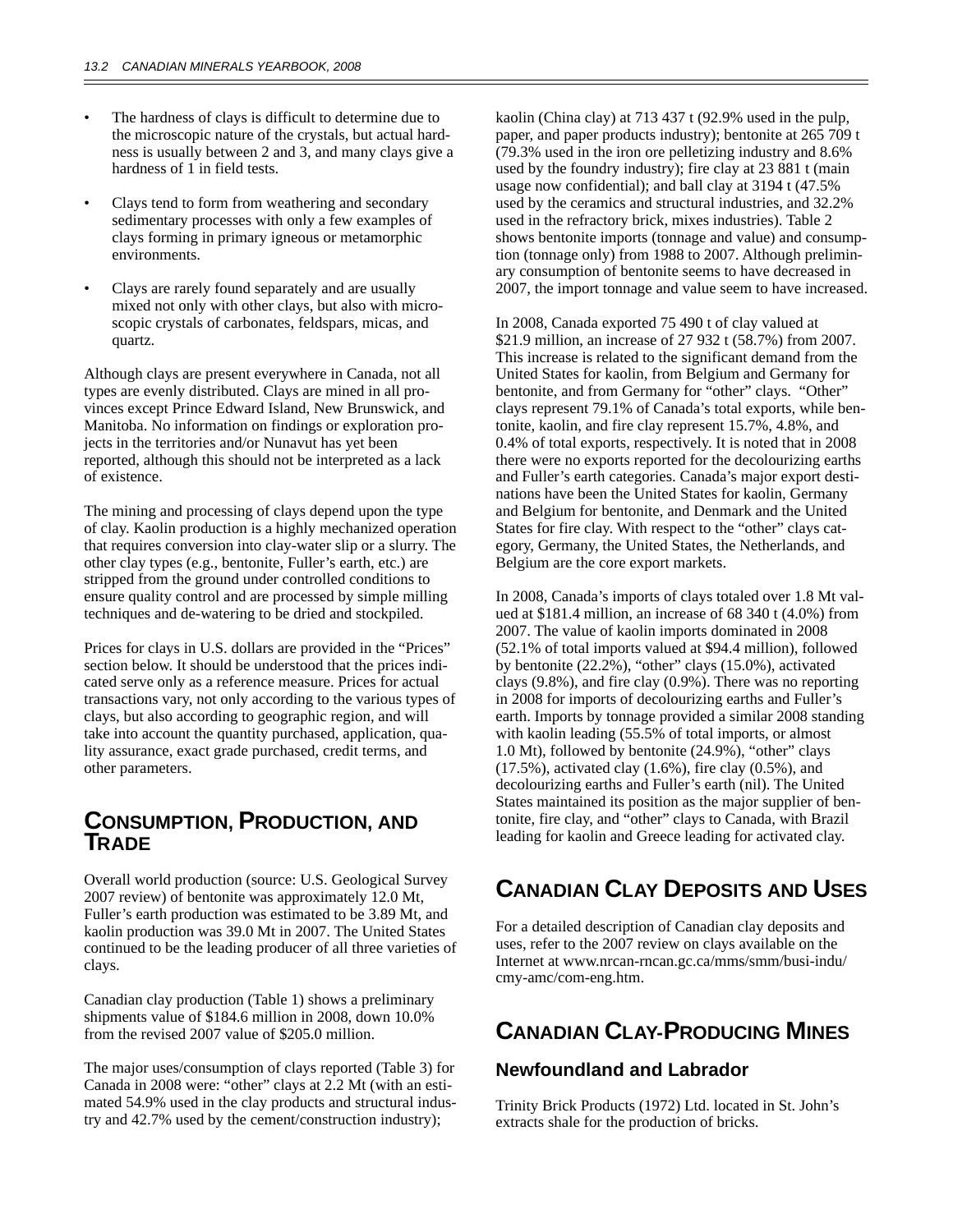## **Prince Edward Island**

There is no production of clay in the province.

## **Nova Scotia**

Shaw Brick (a member of The Shaw Group Limited) extracts clay from pits at Lantz, Milford, and Shubenacadie, all in Hants County, and shale from quarries located in Hardwood Lands, Hants County; and New Glasgow, Pictou County. These materials are used in the company's plant in Lantz for the manufacture of bricks and other clay products.

#### **New Brunswick**

There is no production of clays in the province.

### **Quebec**

Briques Hanson ltée, previously known as Briqueterie St-Laurent (a division of Hanson Building Materials America), is located in the city of La Prairie and mines shale from a quarry to produce bricks.

Exploration Orbite V.S.P.A. inc., which owns 100% of the mining rights of the Grande-Vallée property (an alumina clay deposit representing a surface area of approximately 2300 ha located 32 km northeast of Murdochville in the Gaspé Peninsula), is soon to be a fully integrated future producer from which ultra-pure and specialty alumina will be extracted and manufactured. An exclusive sole commercialization agreement was signed with Amalgamet Canada Limited, a subsidiary of Amalgamated Metal Corporation PLC of London, United Kingdom, for the sale of its highpurity alumina.

## **Ontario**

The brick industry currently extracts most of its raw material from the Queenston Formation shale. The two major producers are Brampton Brick Limited and Hanson Brick Ltd. Other producers include Century Brick Limited, George Coultis & Sons Ltd., Norwich Brick and Tile, and Paisley Bricks and Tile Co.

Canada Brick Co. became, in 2003, part of Hanson Building Materials America, the largest brick manufacturer in Canada and one of the largest brick manufacturers in North America.

## **Manitoba**

There is no production of clays in the province at this time.

### **Saskatchewan**

The most important commercial clays mined in Saskatchewan include kaolinite, montmorillorite (i.e., bentonite), and illite clays.

Clays and clay products are produced by three major companies. Estevan Brick (1995) Ltd. has quarries at Estevan, Rockglen, Flintoft, and Readlyn for the manufacture of face brick. Canadian Clay Products Inc. quarries sodium bentonite near Truax, 60 km southwest of Regina, and processes it at its plant at Wilcox to produce swelling bentonite products. In early 2009, the Wilcox facility was significantly damaged by fire and production will be curtailed for a six-month period. Cindercrete Products Ltd. produces lightweight clay aggregates for its ready-mix concrete plant in Saskatoon.

Current production from these producers is mainly for face brick for Canadian and U.S. markets and stoneware clay for the Canadian market. Saskatchewan's bentonite production is sold mainly in western Canada. The bentonite is produced by quarrying and is processed by drying, adding soda ash, grinding, and bagging. Much of Saskatchewan's bentonite production is used as fertilizer carrier, animal feed binding, reservoir sealing, and a foundry sand binder. Future opportunities for swelling bentonite include its use as a pesticide carrier, as an agent in water and effluent purification, and in the production of pet litter.

Plainsman Clay Limited of Alberta mines its own pottery clay in Saskatchewan for processing at Medicine Hat, Alberta.

Clayburn Industries Ltd. (a subsidiary of I-XL Industries Ltd. of Alberta) in Abbotsford, British Columbia, mines clay seasonally in Saskatchewan and operates a manufacturing plant in Medicine Hat, Alberta.

Whitemud Resources Inc. of Calgary, Alberta, has completed the commissioning of its \$50 million Gollier Creek processing facility in Wood Mountain, Saskatchewan, and is producing metakaolin. Metakaolin is superheated kaolin, which is a white-coloured clay used in manufacturing paint, plastics and ceramics, and as a filler and coater in paper. In metakaolin form, the silvery powder is added to cement to increase the strength and durability of concrete and its impermeability to water and other chemical agents. The major markets are the oil patch and construction industries in Canada and the United States.

## **Alberta**

Plainsman Clay Limited mines clay (i.e., Helmer kaolin) specifically from sites in Manitoba, Saskatchewan, Alberta, Montana, and Idaho for pottery and plastic stoneware, and processes the mined clay at Medicine Hat, Alberta.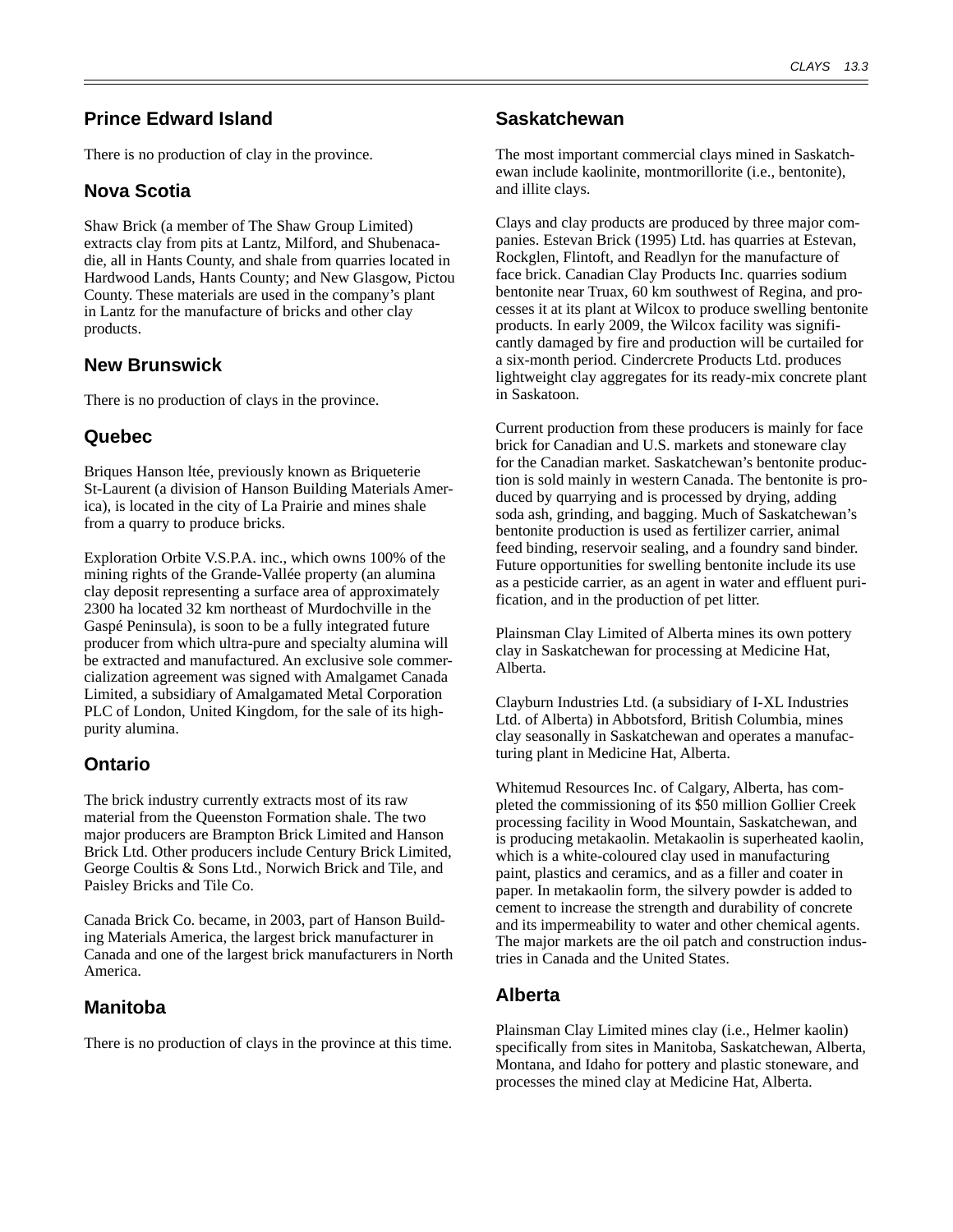I-XL Industries Ltd. of Medicine Hat is the largest producer of fired clay products in western Canada. Clays are quarried at modern open-pit mining sites (i.e., Cyprus Hills of Alberta and Saskatchewan) and are stockpiled at I-XL plants (e.g., Clayburn Industries Ltd.). Two different processes are used to form the clay into bricks.

#### **British Columbia**

Sumas Shale Ltd. is scheduled to produce 500 000 t of shale, clay, conglomerate, and sandstone from its Sumas shale quarries. The clay with the highest alumina content is sold to Clayburn Industries Ltd. Lower-grade clay, sandstone, and conglomerate are used for feed at Clayburn, Lafarge Canada Inc., and Tilbury Cement Ltd.

Sumas Clay Products Ltd. produces small quantities of ornamental and specialty facing bricks from fire clay at its historic plant near Abbotsford.

Clayburn Industries Ltd. of Abbotsford processes fire clay from Sumas Mountain into a variety of refractory bricks and castable products that are exported worldwide. The company imports ball clay for the manufacture of some of its refractory products. Clayburn also produces residential clay (common bricks).

Pacific Bentonite Ltd. is extracting high-alumina material from its Decora deposit located in the Hat Creek area. Although the material is used mainly in cement production, the company is aggressively developing new markets.

Absorbent Products Ltd. produces domestic and industrial absorbents, principally from its Red Lake Fuller's earth deposit near Kamloops. In the Princeton area, the company is mining bentonite from the Bud property. The products are for agriculture, cat litter, industrial absorbents, carriers for herbicides and pesticides, and binders for feeds. The company also produces a Fuller's earth that is described by the B.C. Ministry of Energy, Mines and Petroleum Resources as a diatomaceous earth deposit since it is mainly diatomaceous earth. This material is sold as a non-swelling (conventional) cat litter throughout Canada and the United States. In addition, the company produces a sodium bentonite (clumping) cat litter from its Princeton deposit that is sold throughout Canada and the United States. Its agricultural products are sold throughout Canada, the United States, and Europe.

Ironwood Clay Company Inc. is the largest producer of cosmetic/medical clay in British Columbia. It mines seasonally from the De Cosmos Lagoon on the Hunter Island deposits.

Similar clay material for cosmetic/medical applications is extracted from Carrie Cove Clay of Comox Valley and is marketed and sold by Carrie Cove Cosmetics.

Glacial Marine Clay Inc. is producing a clay for specialized hydroponics applications. The market for specialized hydroponics clays is large.

# **PRICES**

Prices for actual transactions vary accordingly to geographic region and will take into account the quantity purchased, application, quality assurance, exact grade purchased, credit terms, and other parameters. Due to the unavailability of prices for Canada's clay industry, all of the following prices are provided as a comparative example in U.S. currency and reflect the U.S. industry (source: USGS 2007 review).

### **Ball Clay**

The average value for ball clay reported by U.S. producers was US\$45.71/t. The average value for exported and imported ball clay was US\$68/t.

#### **Bentonite**

The average value reported by U.S. producers for nonswelling bentonite was US\$50.68/t. The average value for swelling bentonite was US\$52.39/t. The average value for all bentonite was US\$52.28/t. The average value of imported bentonite by the United States was US\$217/t while the average value of U.S. exports was US\$110/t.

The price for ex-work, Wyoming and crude, bulk, rail cars, was US\$36-\$82/t; for foundry grade, bagged, rail cars, was US\$55-\$80/t; and for API-grade, bagged, rail cars, was US\$55-\$80/t. The price for bentonite, India, crushed, dried, loose in bulk, was US\$43-\$53/t for API grade, US\$32-\$40/t for cat litter grade, and US\$59-\$76/t for foundry grade (*Industrial Minerals*, 2007).

#### **Common Clay and Shale**

The average value of all common clay and shale produced in the United States was US\$10.50/t. The average value of clay and shale used in lightweight aggregate was US\$26.72/t. Average prices for lightweight aggregate produced from clay and shale range from US\$30 to \$70/t for most applications. (Note: The so-called structural clays group for making bricks, pipes, and tiles for the construction industry creates a conflict since the common clays and shales often used for these products may contain high proportions of non-clay minerals such as quartz and mica.)

## **Fire Clay**

The average value for fire clay reported by U.S. producers was US\$42.16/t. The average value of fire clay imports into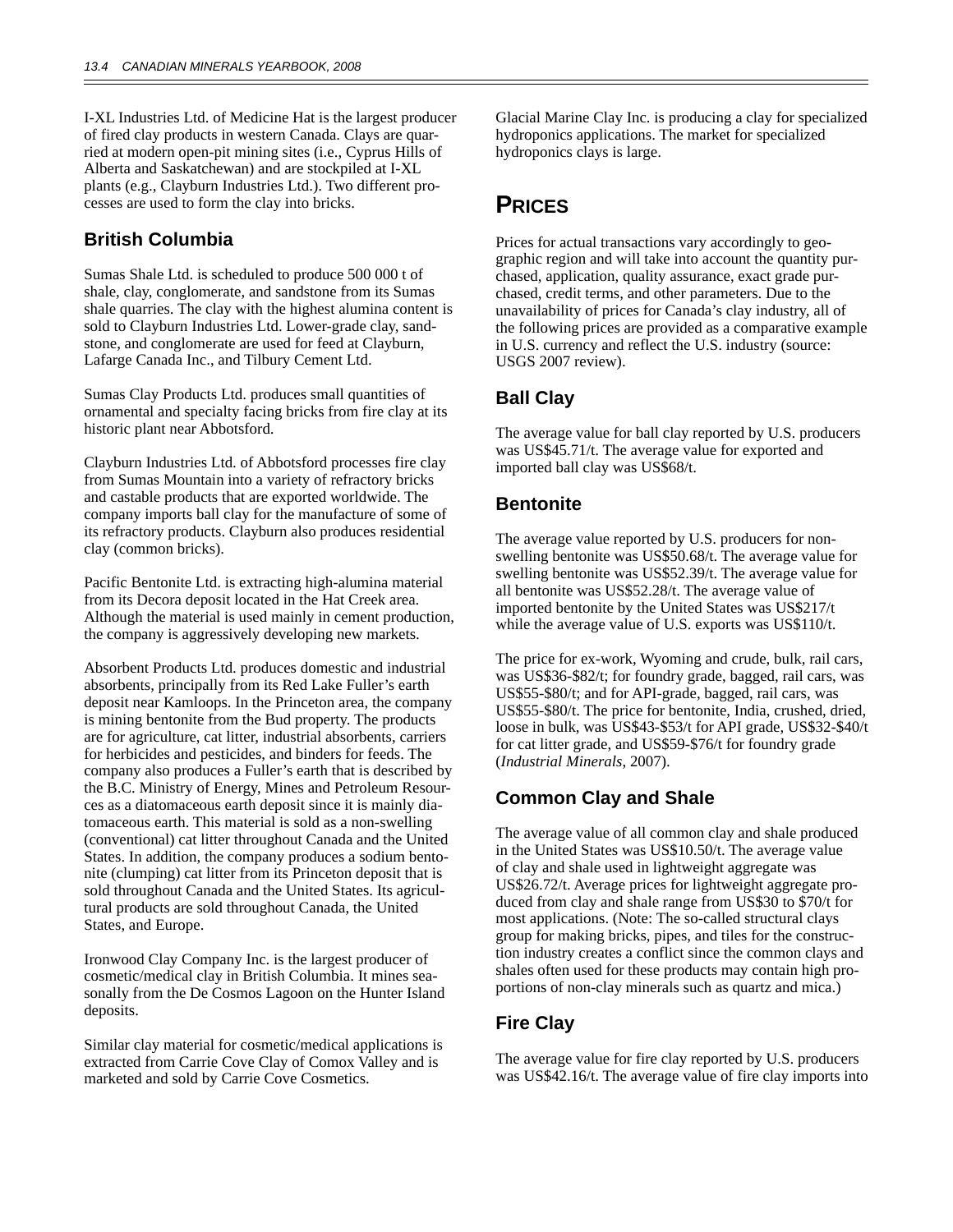the United States was US\$292/t and the average value of exports was US\$112/t.

#### **Fuller's Earth**

The average value of attapulgite-type Fuller's earth was US\$148.98/t in 2007, and the average value of montmorillonite-type Fuller's earth was US\$91.70/t. The average value of all Fuller's earth was estimated to be US\$96.89/t. The average value of exported Fuller's earth was US\$281/t.

#### **Kaolin**

The average value of kaolin was US\$1334.97/t for all kaolin grades while airfloat was US\$72.54/t, refractory-grade (high temperature calcined) was US\$38.55/t, pigmentgrade (low-temperature calcined) was US\$289.04/t, all types of calcined was US\$201.44/t, delaminated was US\$131.58/t, unprocessed was US\$14.59/t, and water washed was US\$135.58/t. The average value of imported kaolin was US\$250/t and the average value of exported kaolin was US\$186/t.

The kaolin price for ex-work, Georgia, filler, bulk, was US\$80-\$100/t; for coating, bulk, US\$85-\$185/t; for sanitaryware-grade, bagged, US\$65-\$75/t; for tablewaregrade, bagged, US\$125/t; and for calcined, bulk, US\$320- \$375/t (*Industrial Minerals*, 2007).

# **OUTLOOK**

Short-term forecasts project stable demand for bentonite due to continued demand in the oil drilling sector.

Reduced new housing starts and tight credit will affect sales of construction-oriented markets for clay-based products such as adhesives, clay brick, drain tile, portland cement, ceramic tile, lightweight aggregate, paint, fibreglass, roofing granules, sanitaryware, and sewer pipes.

The absorbent markets, particularly pet waste absorbents, will certainly sustain less damage (e.g., bentonite, Fuller's earth raw material). The use of oil absorbents may decline because heavy industries have slowed production as a result of the economic downturn.

A slackening in demand for steel may result in slightly decreased sales of bentonite for pelletizing iron ore and decreased demand for bentonite and Fuller's earth for foundry applications.

The leading markets for kaolin – paper coating and filling – continue to be affected by a downturn in the paper production industry.

*Notes: (1) For definitions and valuation of mineral production, shipments and trade, please refer to Chapter 58. (2) Information in this review was current as of April 2009. (3) This and other reviews, including previous editions, are available on the Internet at at www.nrcan-rncan.gc.ca/ mms-smm/busi-indu/cmy-amc/com-eng.htm.*

#### **NOTE TO READERS**

**The intent of this document is to provide general information and to elicit discussion. It is not intended as a reference, guide or suggestion to be used in trading, investment, or other commercial activities. The author and Natural Resources Canada make no warranty of any kind with respect to the content and accept no liability, either incidental, consequential, financial or otherwise, arising from the use of this document.**

#### **TARIFFS**

| Item No.      | Description                                                                                                                                                           | <b>MFN</b> | Canada<br>GPT | <b>USA</b> | <b>United States</b><br>Canada | EU<br>Conventional Rate (1) | Japan<br>WTO(2) |
|---------------|-----------------------------------------------------------------------------------------------------------------------------------------------------------------------|------------|---------------|------------|--------------------------------|-----------------------------|-----------------|
| 25.07         | Kaolin and other kaolinic clays, whether or<br>not calcined                                                                                                           | Free       | Free          | Free       | Free                           | Free                        | Free            |
| 25.08         | Other clays (not including expanded clays<br>of heading 68.06), andalusite, kyanite and<br>sillimanite, whether or not calcined;<br>mullite: chamotte or dinas earths |            |               |            |                                |                             |                 |
| 2508.10       | Bentonite                                                                                                                                                             | Free       | Free          | Free       | Free                           | Free                        | Free            |
| 2508.30       | Fire clay                                                                                                                                                             | Free       | Free          | Free       | Free                           | Free                        | Free            |
| 2508.40       | Other clays                                                                                                                                                           | Free       | Free          | Free       | Free                           | Free                        | Free            |
| 3802.90.00.10 | Activated carbon: activated natural<br>mineral products; animal black, including<br>spent animal black: other: activated clay                                         | Free       | Free          | Free       | Free                           | 5.7%                        | 2.5%            |

Sources: Canadian Customs Tariff, effective January 2009, Canada Border Services Agency; Harmonized Tariff Schedule of the United States, 2009; Official Journal of the European Union (Tariff Information), September 19, 2008 edition; Customs Tariff Schedules of Japan, 2009 .

(1) The customs duties applicable to imported goods originating in countries that are Contracting Parties to the General Agreement on Tariffs and Trade or with which the European Community has concluded agreements containing the most-favoured-nation tariff clause shall be the conventional duties shown in column 3 of the Schedule of Duties. (2) WTO rate is shown; lower tariff rates may apply circumstantially.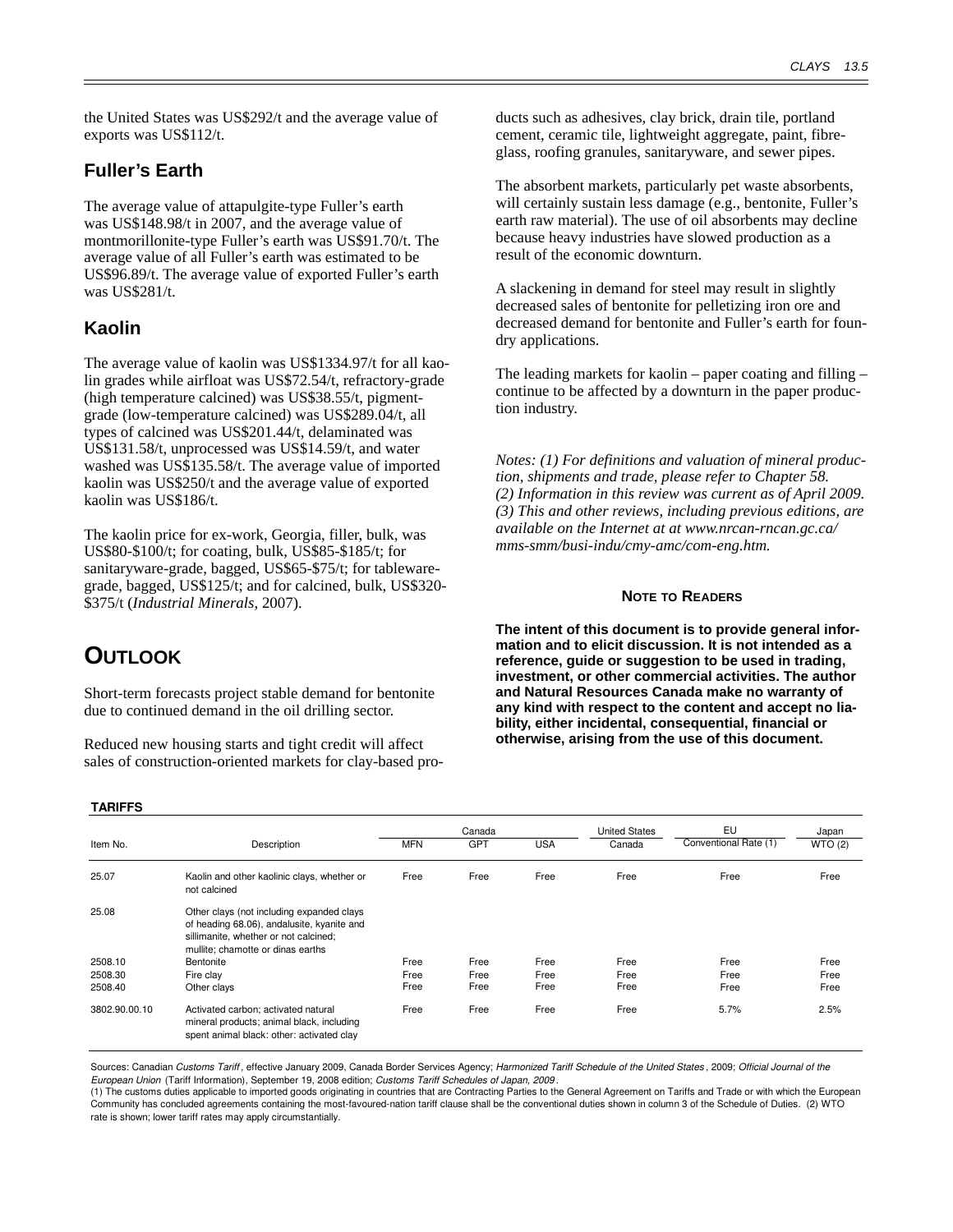#### **TABLE 1. CANADA, CLAY PRODUCTION AND TRADE, 2006-08**

|                |                                             | 2006           |                                | 2007                     |                          | 2008 (p)                 |                          |
|----------------|---------------------------------------------|----------------|--------------------------------|--------------------------|--------------------------|--------------------------|--------------------------|
|                |                                             | (tonnes)       | (\$000)                        | (tonnes)                 | (\$000)                  | (tonnes)                 | (\$000)                  |
|                | <b>PRODUCTION</b> (Shipments) (1)           |                |                                |                          |                          |                          |                          |
|                | Nova Scotia                                 | X              | x                              | X                        | x                        | x                        | x                        |
|                | Quebec                                      | x              | $\pmb{\times}$                 | X                        | X                        | X                        | x                        |
|                | Ontario                                     | X              | 181 622                        | $\pmb{\times}$           | 162 186                  | Χ                        | 146 022                  |
|                | Saskatchewan                                | X              | X                              | X                        | X                        | X                        | x                        |
|                | Alberta<br><b>British Columbia</b>          | X              | x                              | X                        | x                        | X                        | x                        |
|                |                                             | x              | X                              | X                        | x                        | x                        | x                        |
|                | Total                                       | $\pmb{\times}$ | 223 779                        | $\pmb{\chi}$             | 205 041                  | x                        | 184 639                  |
| <b>EXPORTS</b> |                                             |                |                                |                          |                          |                          |                          |
| 2507.00        | Kaolin and other kaolinic clays, whether or |                |                                |                          |                          |                          |                          |
|                | not calcinated                              |                |                                |                          |                          |                          |                          |
|                | <b>United States</b>                        | 984            | 252                            | 712                      | 235                      | 3634                     | 974                      |
|                | Other countries                             | 11             | 5                              | 43                       | 13                       | 8                        | $\cdots$                 |
|                | Total                                       | 995            | 257                            | 755                      | 248                      | 3 6 4 2                  | 974                      |
| 2508.10        | Bentonite                                   |                |                                |                          |                          |                          |                          |
|                | Belgium                                     | 698            | 225                            | 875                      | 466                      | 4 4 2 0                  | 2982                     |
|                | Germany                                     | 66             | 39                             | 1 0 0 4                  | 676                      | 4 5 23                   | 1 506                    |
|                | <b>United States</b>                        | 520            | 201                            | 649                      | 209                      | 591                      | 226                      |
|                | France                                      | 356            | 187                            | 2 0 5 4                  | 1 4 5 8                  | 449                      | 200                      |
|                | Netherlands                                 |                |                                |                          | $\overline{\phantom{0}}$ | 495                      | 167                      |
|                | Finland                                     | 126            | 50                             | 254                      | 114                      | 321                      | 163                      |
|                | Latvia                                      | ÷              | $\overline{\phantom{0}}$       |                          | $\overline{\phantom{0}}$ | 291                      | 120                      |
|                | Sweden                                      | 25             | 8                              | ۰                        | $\overline{\phantom{m}}$ | 250                      | 104                      |
|                | Other countries                             | 821            | 489                            | 321                      | 192                      | 518                      | 230                      |
|                | Total                                       | 2612           | 1 1 9 9                        | 5 1 5 7                  | 3 1 1 5                  | 11 858                   | 5698                     |
| 2508.20        | Decolourizing earths and Fuller's earth     |                |                                |                          |                          |                          |                          |
|                | Belgium                                     | 334            | 104                            |                          | -                        |                          |                          |
|                | Other countries                             | 153            | 49                             |                          |                          |                          |                          |
|                | Total                                       | 487            | 153                            | $\overline{\phantom{a}}$ | $\overline{\phantom{a}}$ | $\overline{\phantom{0}}$ | $\overline{\phantom{0}}$ |
|                |                                             |                |                                |                          |                          |                          |                          |
| 2508.30        | Fire clay                                   |                |                                |                          |                          |                          |                          |
|                | <b>United States</b>                        | 256            | 112                            | 176                      | 86                       | 73                       | 54                       |
|                | Denmark<br>Brazil                           | ۰<br>41        | $\overline{\phantom{0}}$<br>19 | 50<br>51                 | 18<br>27                 | 88<br>45                 | 35<br>31                 |
|                | Other countries                             | 4              | 3                              | 49                       | 18                       | 102                      | 39                       |
|                |                                             |                |                                |                          |                          |                          |                          |
|                | Total                                       | 301            | 134                            | 326                      | 149                      | 308                      | 159                      |
| 2508.40        | Other clays (excluding expanded clays of    |                |                                |                          |                          |                          |                          |
|                | no. 68.06)                                  | 20 520         | 7997                           | 15879                    | 6228                     | 44 459                   | 8 3 5 4                  |
|                | Germany<br>Netherlands                      | 828            | 306                            | 12 7 25                  | 5844                     | 3 3 1 4                  | 1701                     |
|                | Sweden                                      | 798            | 292                            | 1 0 8 2                  | 432                      | 886                      | 1 273                    |
|                | Belgium                                     | 1 5 2 9        | 534                            | 3 3 7 7                  | 2 0 9 1                  | 1 9 2 9                  | 707                      |
|                | <b>United States</b>                        | 2 4 0 7        | 465                            | 2616                     | 656                      | 3 4 3 8                  | 664                      |
|                | Denmark                                     | 1 2 9 6        | 362                            | 1 0 3 1                  | 295                      | 1 1 9 6                  | 443                      |
|                | France                                      | 24 203         | 8 0 9 2                        | 674                      | 336                      | 795                      | 326                      |
|                | Switzerland                                 | 583            | 217                            | 865                      | 338                      | 713                      | 298                      |
|                | Norway                                      | 585            | 250                            | 632                      | 311                      | 588                      | 224                      |
|                | Finland                                     | 248            | 87                             | 545                      | 185                      | 513                      | 209                      |
|                | Latvia                                      | 419            | 159                            | 541                      | 208                      | 457                      | 195                      |
|                | Portugal                                    | 87             | 32                             | 178                      | 70                       | 271                      | 115                      |
|                | Indonesia                                   |                |                                | 24                       | 13                       | 128                      | 107                      |
|                | Other countries                             | 1 0 5 4        | 431                            | 1 1 5 1                  | 505                      | 995                      | 421                      |
|                | Total                                       | 54 557         | 19 2 24                        | 41 320                   | 17512                    | 59 682                   | 15 037                   |
|                | Total exports                               | 58 952         | 20 967                         | 47 558                   | 21 0 24                  | 75 490                   | 21 868                   |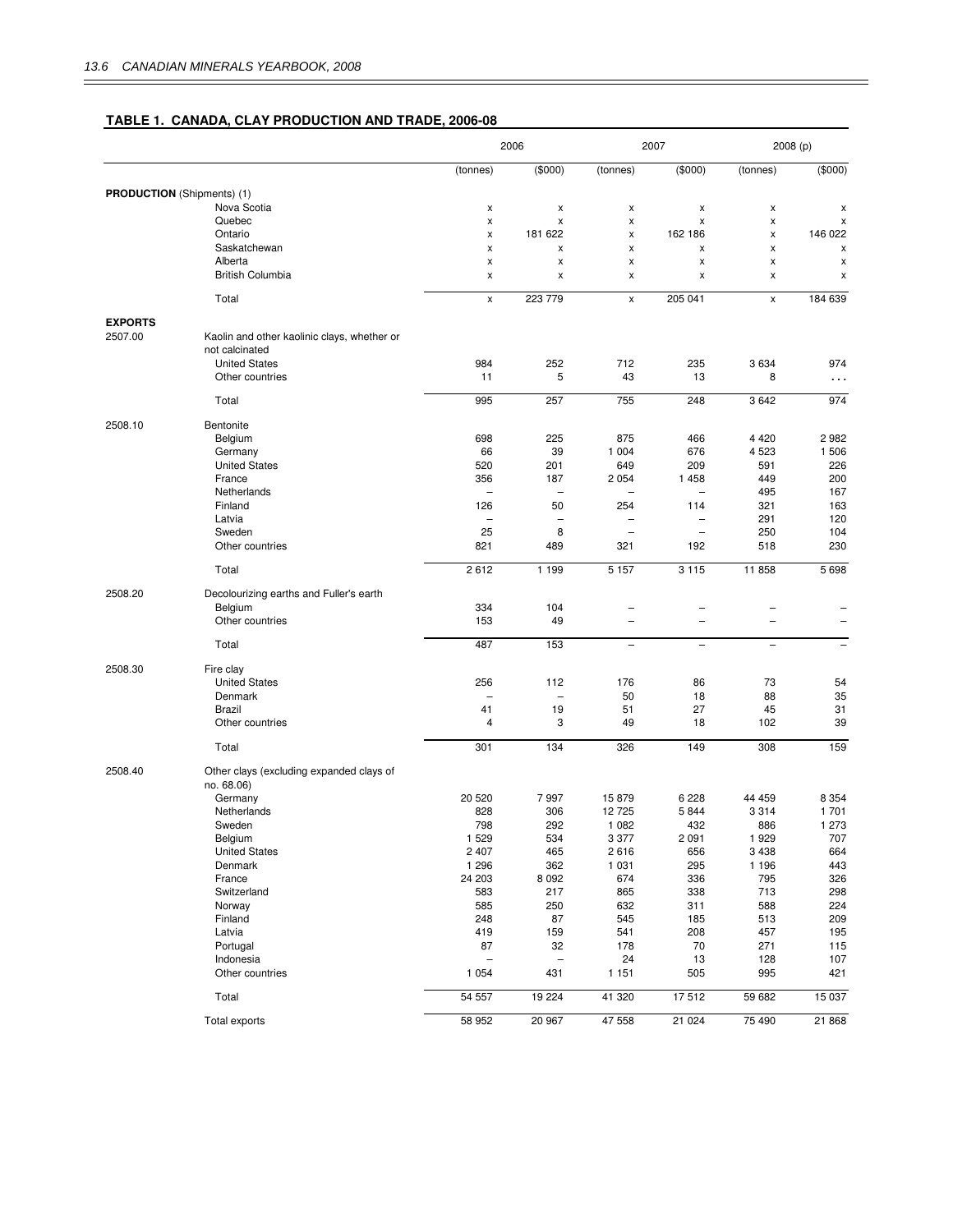#### **TABLE 1** (cont'd)

|               |                                             | 2006              |                |                   | 2007              |                  | 2008 (p)          |  |
|---------------|---------------------------------------------|-------------------|----------------|-------------------|-------------------|------------------|-------------------|--|
|               |                                             | (tonnes)          | (\$000)        | (tonnes)          | (\$000)           | (tonnes)         | (\$000)           |  |
| IMPORTS (2)   |                                             |                   |                |                   |                   |                  |                   |  |
| 2507.00       | Kaolin and other kaolinic clays, whether or |                   |                |                   |                   |                  |                   |  |
|               | not calcinated                              |                   |                |                   |                   |                  |                   |  |
|               | <b>Brazil</b>                               | 199 825           | 20 781         | 358 287           | 35 701            | 582 203          | 46 918            |  |
|               | <b>United States</b><br>United Kingdom      | 758 690<br>36 684 | 78 799<br>5967 | 531 554<br>74 755 | 63 624<br>9 9 0 1 | 383 268<br>7 633 | 46 044<br>1 1 5 2 |  |
|               | Czech Republic                              | 39                | 17             | 118               | 40                | 254              | 129               |  |
|               | Other countries                             | 506               | 104            | 774               | 185               | 442              | 201               |  |
|               | Total                                       | 995 744           | 105 668        | 965 488           | 109 451           | 973 800          | 94 444            |  |
|               |                                             |                   |                |                   |                   |                  |                   |  |
| 2508.10       | Bentonite                                   |                   |                |                   |                   |                  |                   |  |
|               | <b>United States</b>                        | 446 792           | 35 177         | 493 266           | 35 250            | 370 269          | 33 587            |  |
|               | Greece                                      | 43 0 34           | 3 0 3 3        | 43 686            | 4 4 0 4           | 65 890           | 6 1 3 4           |  |
|               | China                                       | 123               | 29             | 283               | 40                | 131              | 120               |  |
|               | Other countries                             | 724               | 325            | 1 3 1 9           | 354               | 1 1 6 5          | 416               |  |
|               | Total                                       | 490 673           | 38 5 64        | 538 554           | 40 048            | 437 455          | 40 257            |  |
| 2508.20       | Decolourizing earths and Fuller's earth     |                   |                |                   |                   |                  |                   |  |
|               | Mexico                                      | 299               | 107            |                   |                   |                  |                   |  |
|               | United Kingdom                              | 168               | 106            |                   |                   |                  |                   |  |
|               | <b>United States</b>                        | 10 437            | 2 5 2 5        |                   | $\equiv$          |                  |                   |  |
|               | Other countries                             | 24                | 15             |                   |                   |                  |                   |  |
|               | Total                                       | 10 928            | 2753           | L.                | L.                |                  |                   |  |
| 2508.30       | Fire clay                                   |                   |                |                   |                   |                  |                   |  |
|               | <b>United States</b>                        | 10 105            | 1 6 2 2        | 6696              | 1 2 6 7           | 7813             | 1 4 2 3           |  |
|               | Guyana                                      | 18                | 6              | 359               | 116               | 702              | 234               |  |
|               | Other countries                             | 175               | 64             | 142               | 45                | 195              | 57                |  |
|               | Total                                       | 10 298            | 1 6 9 2        | 7 1 9 7           | 1 4 2 8           | 8710             | 1714              |  |
| 2508.40       | Other clays (excluding expanded clays of    |                   |                |                   |                   |                  |                   |  |
|               | no. 68.06)                                  |                   |                |                   |                   |                  |                   |  |
|               | <b>United States</b>                        | 200 265           | 18889          | 158 788           | 17769             | 306 436          | 26 118            |  |
|               | Italy                                       | 1                 | 3              | $\mathbf{1}$      | 5                 | 18               | 266               |  |
|               | France                                      | 479               | 358            | 53                | 94                | 67               | 183               |  |
|               | United Kingdom                              | 140               | 40             | 278               | 168               | 199              | 136               |  |
|               | China                                       | 233               | 46             | 260               | 89                | 132              | 120               |  |
|               | Mexico                                      | 45                | 30             | 263               | 161               | 189              | 118               |  |
|               | Germany                                     | 49                | 60             | 9                 | 38                | 12               | 114               |  |
|               | Other countries                             | 153               | 128            | 117               | 133               | 549              | 214               |  |
|               | Total                                       | 201 365           | 19 554         | 159 769           | 18 457            | 307 602          | 27 269            |  |
| 3802.90.00.10 | Activated clay                              |                   |                |                   |                   |                  |                   |  |
|               | Greece                                      | 8862              | 10 988         | 3 4 21            | 6 4 6 7           | 15 039           | 11 347            |  |
|               | <b>United States</b>                        | 12 545            | 9 1 6 4        | 13 0 74           | 7969              | 13 175           | 6 3 7 0           |  |
|               | Other countries                             | 1 0 5 6           | 342            | 15                | 24                | 77               | 44                |  |
|               | Total                                       | 22 463            | 20 4 94        | 16510             | 14 460            | 28 291           | 17761             |  |
|               | Total imports                               | 1 731 471         | 188725         | 1 687 518         | 183 844           | 1755858          | 181 445           |  |

Sources: Natural Resources Canada; Statistics Canada.

– Nil; **. . .** Amount too small to be expressed; (p) Preliminary; x Confidential.

(1) Production values for bentonite and diatomite have been included. (2) Imports from "other countries" may include re-imports from Canada.

Note: Numbers may not add to totals due to rounding.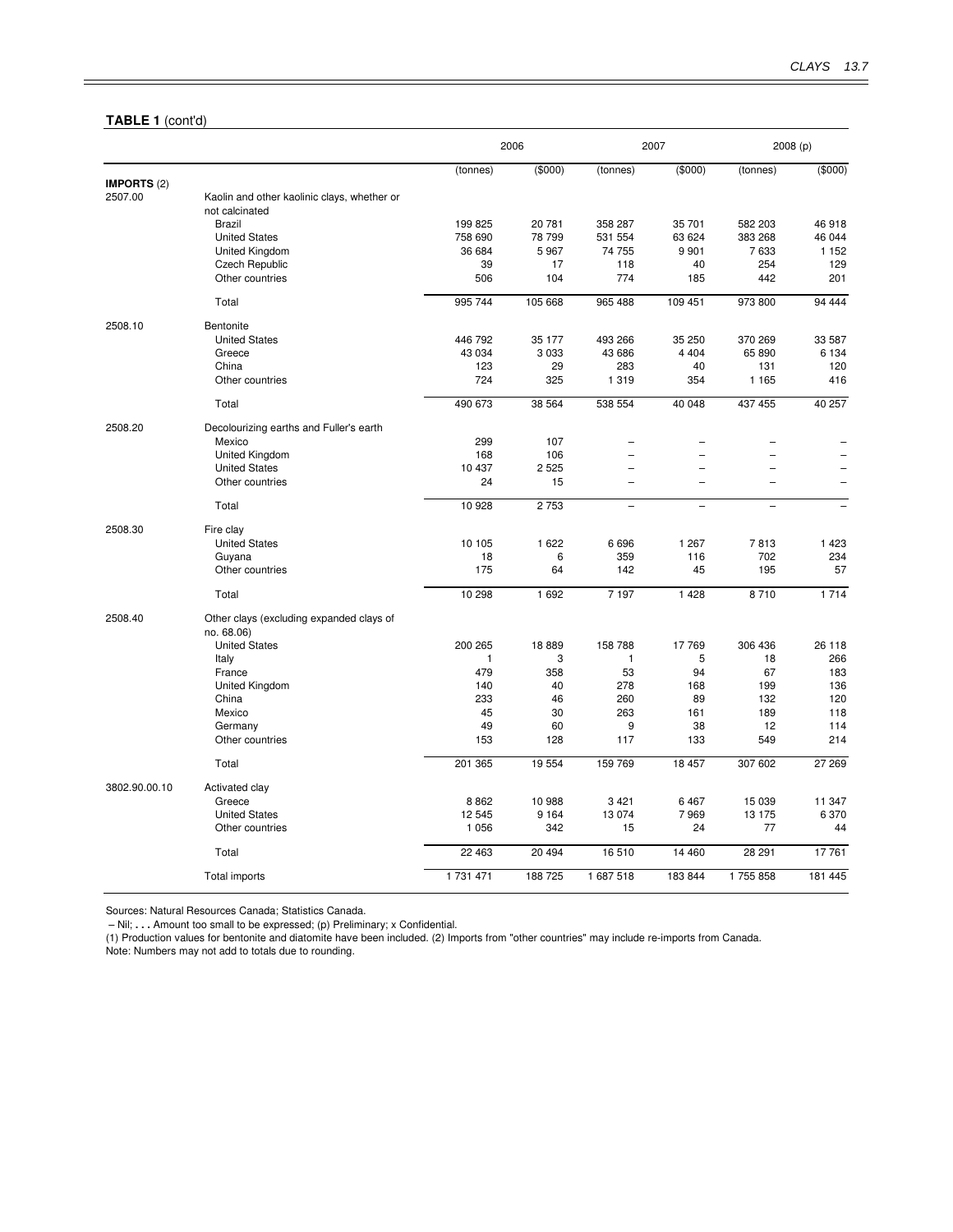| Year     | Imports  | Imports | Use $(2)$ |
|----------|----------|---------|-----------|
|          | (tonnes) | (\$000) | (tonnes)  |
| 1988     | 335 012  | 14 420  | 264 033   |
| 1989     | 294 280  | 15 070  | 274 987   |
| 1990     | 252 395  | 12 259  | 252 333   |
| 1991     | 268 609  | 11 712  | 248 725   |
| 1992     | 255 810  | 14 568  | 238 867   |
| 1993     | 295 356  | 20 684  | 230 006   |
| 1994     | 330 221  | 27 270  | 255 171   |
| 1995     | 343 826  | 25 983  | 263 294   |
| 1996     | 381 043  | 26 723  | 255 475   |
| 1997     | 372 103  | 29 760  | 279 602   |
| 1998     | 325 620  | 29 738  | 286 329   |
| 1999     | 336 909  | 28 990  | 256 566   |
| 2000     | 325 574  | 34 515  | 296 266   |
| 2001     | 254 242  | 29 0 21 | 267 449   |
| 2002     | 238 413  | 27 121  | 284 123   |
| 2003     | 273 389  | 34 681  | 276 630   |
| 2004     | 373 209  | 36 607  | 280 035   |
| 2005 (r) | 383 675  | 31 999  | 293 138   |
| 2006 (r) | 490 673  | 38 565  | 271832    |
| 2007 (r) | 538 554  | 40 050  | 265 709   |

### **TABLE 2. CANADA, BENTONITE IMPORTS AND USE,** (1) **1988-2007**

Sources: Natural Resources Canada; Statistics Canada.

(r) Revised.

(1) As reported by consumers. (2) Does not include activated clays and earths or Fuller's earth.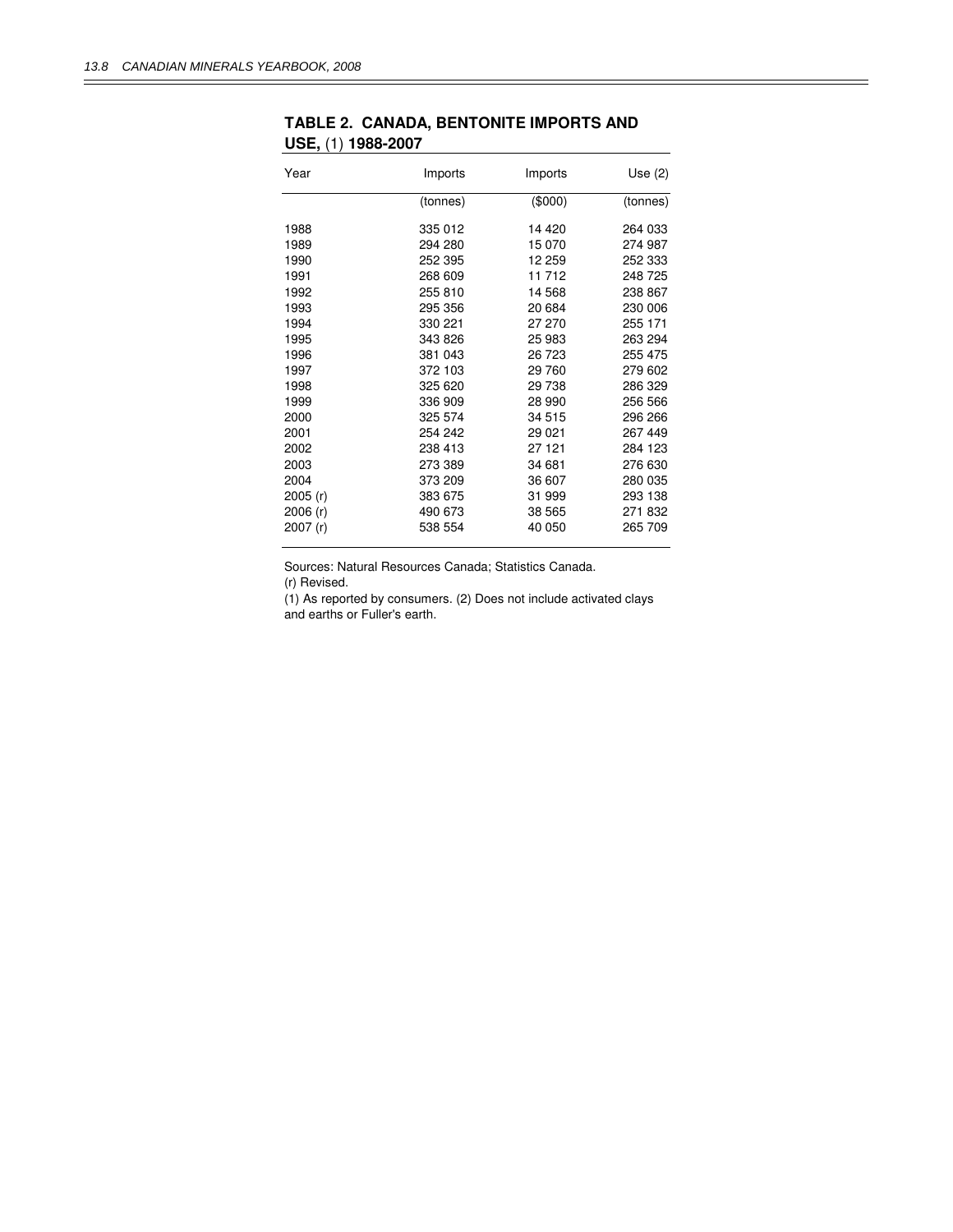|                                                 | 2005                     | 2006 (r)                  | 2007      |
|-------------------------------------------------|--------------------------|---------------------------|-----------|
|                                                 |                          | (tonnes)                  |           |
| China clay (kaolin)                             |                          |                           |           |
| Pulp and paper, and paper products              | 702 277                  | 691 474                   | 662 852   |
| Rubber products                                 | 10514                    | 8826                      | X         |
| Ceramic products                                | 6 2 2 5                  | 3 2 4 8                   | x         |
| Paint and varnish                               | 8 3 5 6                  | 9 2 6 8                   | 9951      |
| Other products (2)                              | 27 240                   | 28 955                    | 30 474    |
| Total                                           | 754 612                  | 741 771                   | 713 437   |
| Ball clay                                       |                          |                           |           |
| Clay products, ceramics and structural          | 6 3 6 8                  | 5 2 6 9                   | 1517      |
| Refractory brick, mixes                         | 1 0 4 4                  | 1 0 8 4                   | 1 0 2 8   |
| Other products (3)                              | 803                      | 808                       | 649       |
| Total                                           | 8215                     | 7 1 6 1                   | 3 1 9 4   |
| Fire clay                                       |                          |                           |           |
| Refractory brick, mixes                         | X                        | X                         | x         |
| Foundries                                       | 259                      | 142                       | 89        |
| Other products (4)                              | x                        | X                         | X         |
| Total                                           | 27 055                   | 28 091                    | 23 881    |
| Bentonite, quantity used (available data) (5)   |                          |                           |           |
| Iron ore pelletizing                            | 213 977                  | 212 668                   | 210 782   |
| Paper, pulp and paper products                  | 7813                     | 10461                     | 8 0 0 0   |
| Well drilling (6)                               | X                        | x                         | x         |
| Refractory brick, mixes                         | X                        | X                         | X         |
| Foundries                                       | 31 293                   | 24 353                    | 22 789    |
| Other products (7)                              | 16803                    | 2747                      | 2720      |
| Total                                           | 293 138                  | 271 832                   | 265 709   |
| Other clay                                      |                          |                           |           |
| Abrasives, natural                              | X                        | X                         | x         |
| Adhesives                                       | x                        | X                         | x         |
| Asphalt roofing products                        | X                        | X                         |           |
| Clay products, structural                       | 1 149 464                | 993 075                   | 1 209 337 |
| Cement (construction)                           | 1 035 747                | 1 057 731                 | 939 541   |
| Clay products, ceramics                         | x<br>X                   | x<br>X                    | х<br>X    |
| Organic chemicals<br>Agricultural chemicals     | $\overline{\phantom{0}}$ | L.                        |           |
| Other chemicals                                 | x                        | X                         | x         |
| Animal feeds                                    | $\overline{\phantom{0}}$ | $\overline{\phantom{0}}$  |           |
| Fertilizers                                     | x                        | x                         |           |
| Foundry                                         | 111                      | 84                        | x         |
| Food products                                   | X                        | x                         | x         |
| Gypsum products                                 | X                        | X                         | х         |
| Medicinal and pharmaceutical                    | X                        | X                         | x         |
| Paint and varnish                               | 1950                     | 1 207                     | 688       |
| Paper, pulp and paper, paper products           | 92 4 28                  | 29 067                    | 27 523    |
| Refined petroleum products                      | $\mathsf{x}$             | $\boldsymbol{\mathsf{x}}$ | x         |
| Refractory brick, mix<br>Rubber products        | x<br>x                   | x<br>x                    | X<br>x    |
| Other primary smelting and refining, nonferrous | X                        | x                         | x         |
| Sugar processing                                | -                        | $\overline{\phantom{0}}$  |           |
| Well drilling                                   | $\overline{\phantom{0}}$ |                           |           |
| Wire and cable                                  | x                        | x                         | x         |
| Total                                           | 2 299 269                | 2 110 489                 | 2 202 514 |
| <b>Total Canada</b>                             | 3 382 299                | 3 159 344                 | 3 208 735 |

#### **TABLE 3. CANADA, REPORTED USE** (1) **OF CLAYS, BY INDUSTRY, 2005-07**

Source: Natural Resources Canada.

– Nil; (r) Revised; x Confidential.

(1) Reported from NRCan survey on the use of nonmetallic minerals by Canadian manufacturing plants. (2) Includes chemicals, glass fibre wool, asphalt roofing products, gypsum products, packaging, and other miscellaneous products. (3) Includes gypsum products, fertilizers, and other miscellaneous products.

(4) Includes structural clay products, nonferrous smelting and refining, and other miscellaneous products. (5) Does not include activated clays and earths or Fuller's earth. (6) Well drilling is included in "other products" for 1999 to 2004 due to confidentiality. (7) Includes animal feeds, cat litter, structural clay products, fertilizers, paint and varnish, mortar mixes, and other miscellaneous minor uses.

Note: Numbers may not add to totals due to rounding.